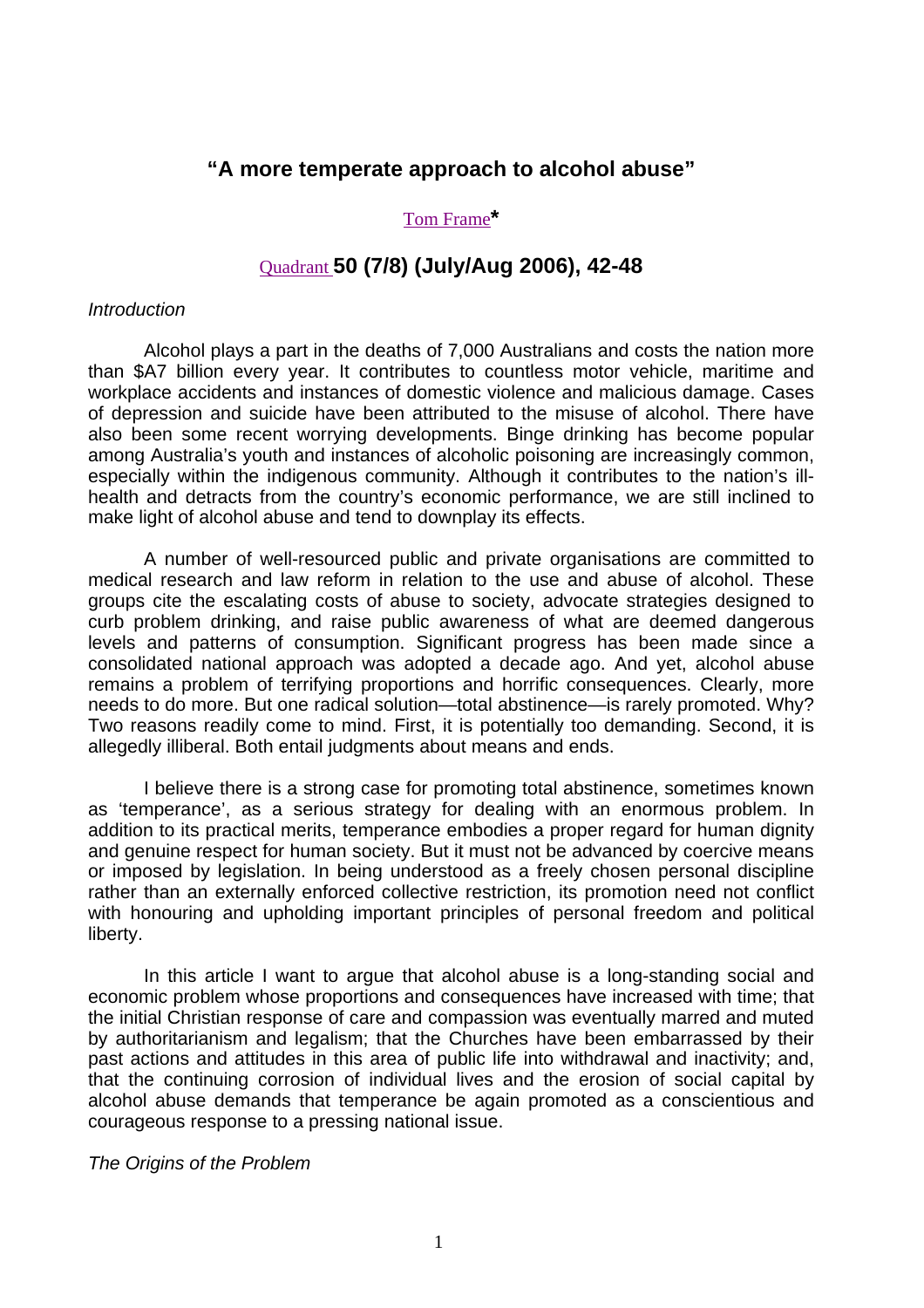Human beings seem always to have had a fascination with alcohol and a predisposition towards intoxication. In primitive societies, different types of seeds, such as barley, were crushed with stones and left to ferment in a mixture of water and honey to produce an intoxicating liquid. By the year 2,000 BC, a beverage similar to what is now called 'beer' had become the most popular drink among the Egyptians who fermented lightly baked barley dough in date-water. It was a concoction also used for medicinal purposes. By the time of Christ, the fermentation of grape juice was an advanced science with various techniques in vogue for producing wine. The Greeks and Romans preferred wine to beer and planted vineyards wherever their imperial conquests took them.

In the Middle Ages, the most common intoxicant was ale, a strong brew of malt, yeast and water. With the introduction of hops into the process around the fourteenth century, the new beverage was called 'beer'. After a battle with ale, beer succeeded in becoming the preferred drink among the English. By the 18th century, the available range of alcoholic beverages had been expanded to include distinctive red and white wines, champagne, brandy, whiskey, cognac, saki, vodka, gin and a selection of beers as varied as the different national fermentation processes that produced them. Because the technological advances of the late  $17<sup>th</sup>$  century meant that alcohol could be produced in greater quantities and for lesser cost, the eighteenth century witnessed a steady increase in alcohol consumption among all social classes.

There was now alarm at the effects of growing intoxication. In a letter to his son, Philip Stanhope, the fourth Earl of Chesterfield (1694-1773), observed that consumption of large amounts of alcohol over a prolonged period was 'frequently attended by fatal and permanent consequences, both to body and mind'. It also led to widespread antisocial and irresponsible behaviour which, in Christian countries at least, was antithetical to the expression and development of religious character and moral virtue. Alcohol was challenged as an alternative to water in the eighteenth century by coffee, tea and chocolate. But they were generally more expensive than the cheap gin which had become the favourite of the English working classes as they sought relief from the hardships of life in the new industrial towns and cities. Alcohol abuse had reached epidemic proportions in Britain by the 1790s. Over the next few decades, an alliance began to emerge among reformers, industrialists and clergy who were concerned with the escalating effects of abuse. The modern Temperance movement was born.

### *One Solution*

The English word 'temperance' is derived from the Greek word *egkrateia* meaning self-controlled or possessing moral strength to resist. For the apostle St Paul, temperance entailed a determination that nothing harmful to body, mind or spirit would be permitted to gain mastery over him. St Augustine described temperance as 'that action whereby the soul extricates itself from the love of lower beauty and wings its way to true stability and finds security in God'. Whereas the classical definition of temperance was self-control governed by reason, in the post-Reformation period it evolved into an antonym for excess. The  $17<sup>th</sup>$  century political philosopher Thomas Hobbes held that 'temperance was the habit by which we abstain from all things that tend to our destruction; intemperance the contrary vice'. The  $18<sup>th</sup>$  century English Christian poet, William Cowper, contended that:

The practical conclusion is, that while temperance, the virtue, is always a state of mind opposed to sensual gratification, and therefore grounded upon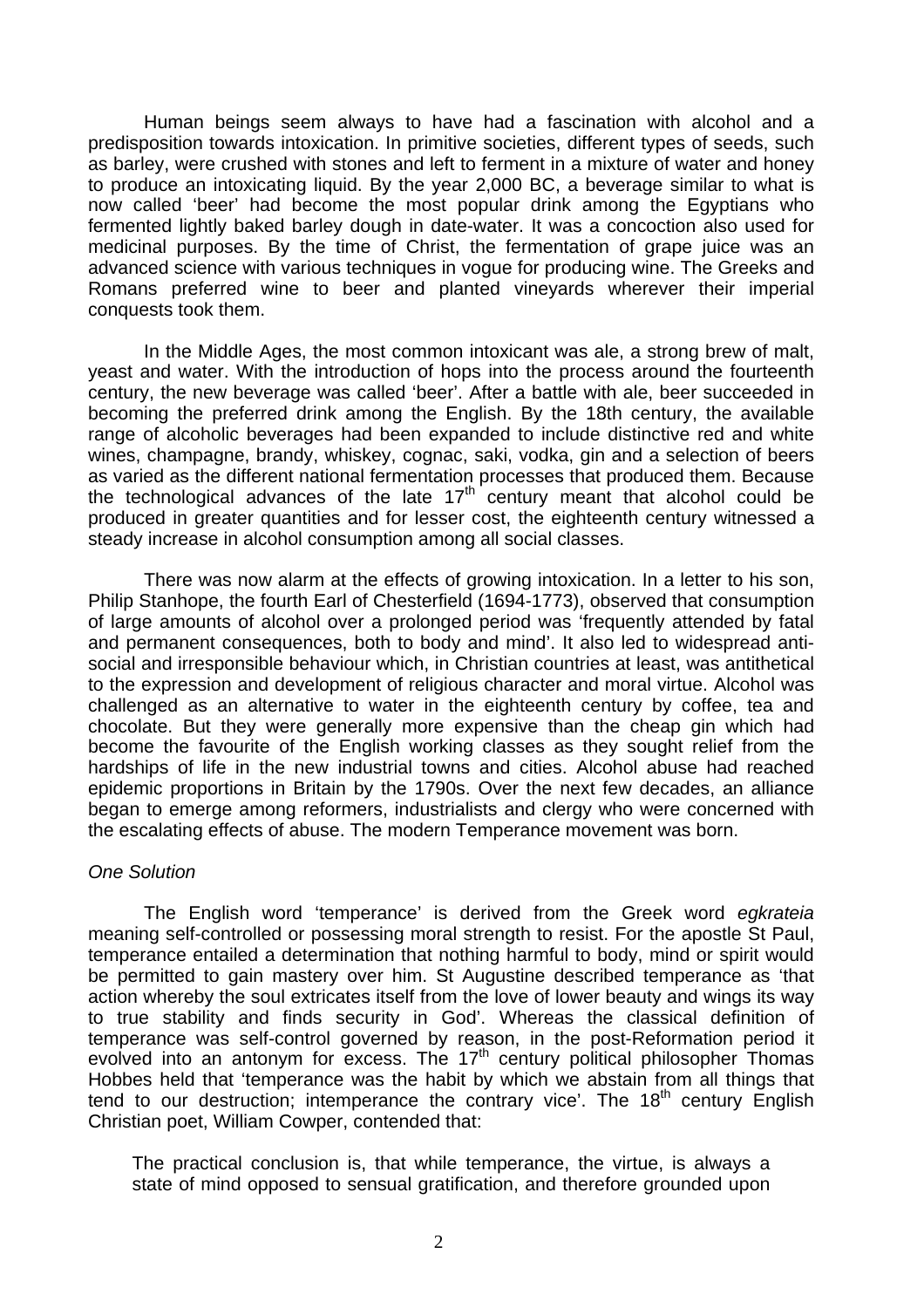recognition of the higher law; temperance, the right action, is obedience to the intellectual perception of those relations of fitness among things which we call the adaptation of right means to good ends. He, consequently, who drinks or smokes merely because he 'likes' it, or because it is pleasant or fashionable, acts upon an impulse that contains no element of intellectual law or ethical truth. What is neither good in motive, sound in sense, nor useful in result, can have no title to the sacred name of temperance.

Peter Fryer explains in *Studies in English Prudery* that concerted temperance campaigns began in England during the 1820s. The initial motivation was to see some restraint on the consumption of alcohol and its enjoyment in moderation. But this was abandoned after 1832 when the English Total Abstinence Movement began at Preston when seven working men led by Joseph Livesey signed a voluntary 'pledge of abstinence from all liquors of an intoxicating quality'. This became the temperance movement's new goal as its ideals and methods were exported to Scotland, Ireland and the United States. Livesey was personally committed to persuasion. But others in the movement felt this approach was inadequate. They proceeded down the path of legislative suppression and founded the United Kingdom Alliance in 1853. Its Declaration of Principles insisted:

that is neither right nor politic for the State to afford legal protection and sanction to any traffic or system that tends to increase crime, to waste national resources, to corrupt the social habits, and to destroy the health and lives of people;

that the traffic in intoxicating liquors as common beverages is inimical to the true interests of individuals, and destructive to the order and welfare of society, and ought, therefore, to be prohibited.

This reflected another change of emphasis. Whereas the movement's pioneers were concerned with the dire consequences of consumption, the second generation of campaigners challenged the morality of its manufacture and the ethics of its availability. The rigorists steadily gained influence and ascendancy. The movement now appeared more legalistic than humanitarian and this led to a public controversy that became acute when hard-liners sought to force their views on parliamentarians and the public. During a House of Commons debate on draft legislation designed to regulate alcohol manufacture and distribution, Livesey argued that:

the country is not prepared for prohibitory legislation, either positive or permissive. We have over-estimated our power, and under-estimated the drink power, and instead of devoting our time, and money, and talents to the spread of personal abstinence—genuine teetotalism—the Temperance people have been drawn away after this Permissive Bill till the sound of it seems to drown every other.

The Church of England Temperance Society, one the largest religious-orientated societies, tended to share Livesey's view. It preferred that individuals seek their own redemption rather than having it forced upon them. But the debate was not confined to Britain.

In Australia, the problem was no less acute and the potential solutions no less controversial. Alcohol had been a part of colonial life since the arrival of the First Fleet in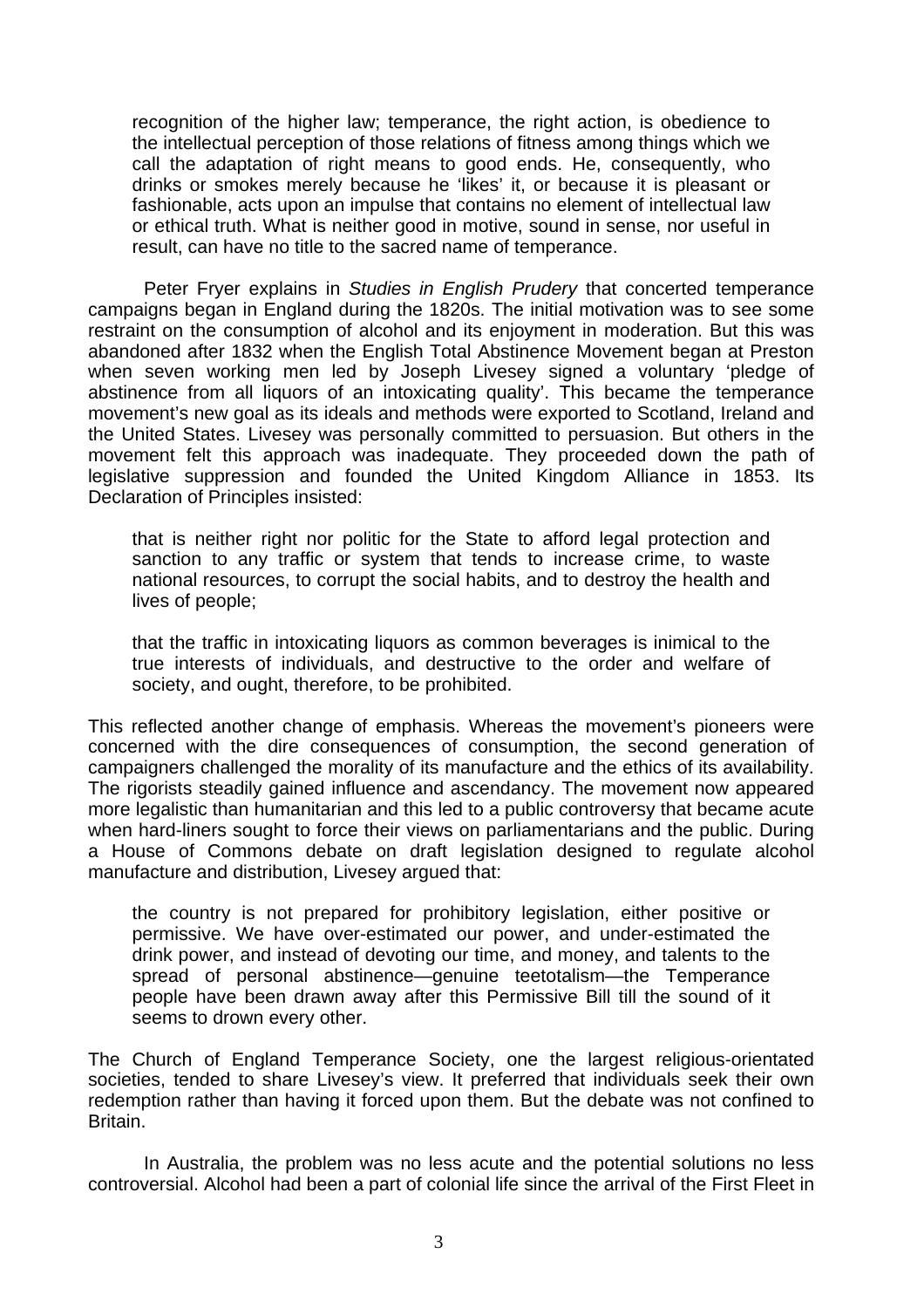1788 when Governor Arthur Phillip granted 'each soldier a pint of porter ... every man had a pint of rum and each woman a half-pint'. Later, part payment for the first church to be erected in the colony was made with 20.5 gallons of Jamaica rum. Thereafter, public houses were very often the first buildings erected in any new settlement as the thirst for alcohol and the need for some relief from the deprivation and hardship of colonial life became stronger. While men and women may have sought solace in alcohol, drunkenness and alcoholism became debilitating social and economic problems which demanded some response.

The New South Wales Temperance Society was established in late 1832. It was an enlightened and compassionate movement which sought to help the victims of alcohol abuse including the drinker. This was reflected in its motto: 'Temperance is moderation in things innocent and abstinence from things hurtful'. The Governor, Sir George Gipps, agreed to be the president while Lady Gipps became a leading advocate of its charter. Five years later, the rival Total Abstinence Society was established and the same arguments were played out in Australia. Thereafter, temperance and abstinence were rival concepts. The organizations they spawned had different motivations and pursued dissimilar outcomes. For its part, the abstinence movement was concerned about undignified behaviour, especially in public; the inability of affected individuals to work; the squandering of hard-earned money leading to the denial of food and education to children; the sale of alcohol to minors; the increase of promiscuity allegedly occasioned by the employment of barmaids; the prevalence of domestic violence; and, the harmful physical effects of long-term alcohol abuse.

From the 1850s, there was a growing belief, strongly encouraged and enthusiastically promoted within the Churches, that the consumption of alcohol was the chief social evil to be confronted. Christian leaders argued that if alcohol was repudiated and prohibited its eradication and absence would result in a general reduction in social evils and lead to the betterment of all humanity. But by 1860, this optimism had faded. Moral suasion was overwhelmed by the appeal of statutory suppression which had become an option after Britain granted limited colonial self-government. The change of direction for the movement was heralded by the formation of the New South Wales Political Association for the Suppression of Alcohol in 1866. Thereafter, campaigners from across the political spectrum introduced bills into colonial legislatures which sought to regulate the supply of alcohol, reduce trading hours and to make the granting of new liquor licenses contingent upon the outcome of a community ballot known as 'local option'. In effect, towns or cities could prevent the opening of new public houses and bars by means of a referendum. This policy was later extended to give communities power to have existing liquor licenses cancelled without payment of compensation to the licensee.

Although it was a predominantly Christian movement in which the coming of the Kingdom of God and the enjoyment of its blessings were thought to be virtually coterminus with the closure of saloons and rejection of the demon drink, the temperance cause had a solid core of non-religious supporters. Many were social reformers and humanitarians concerned with social welfare and the plight of women and children. Typical was E.W. Cole, the wealthy Melbourne entrepreneur and noted free thinker. In the booklet he published entitled *The Evils of Drink Traffic*, Cole contended that:

Intemperance cuts down youth in its vigour, manhood in its strength, and again its weakness. It breaks the father's heart, bereaves the doting mother, extinguishes natural affection, erases conjugal love, blots out filial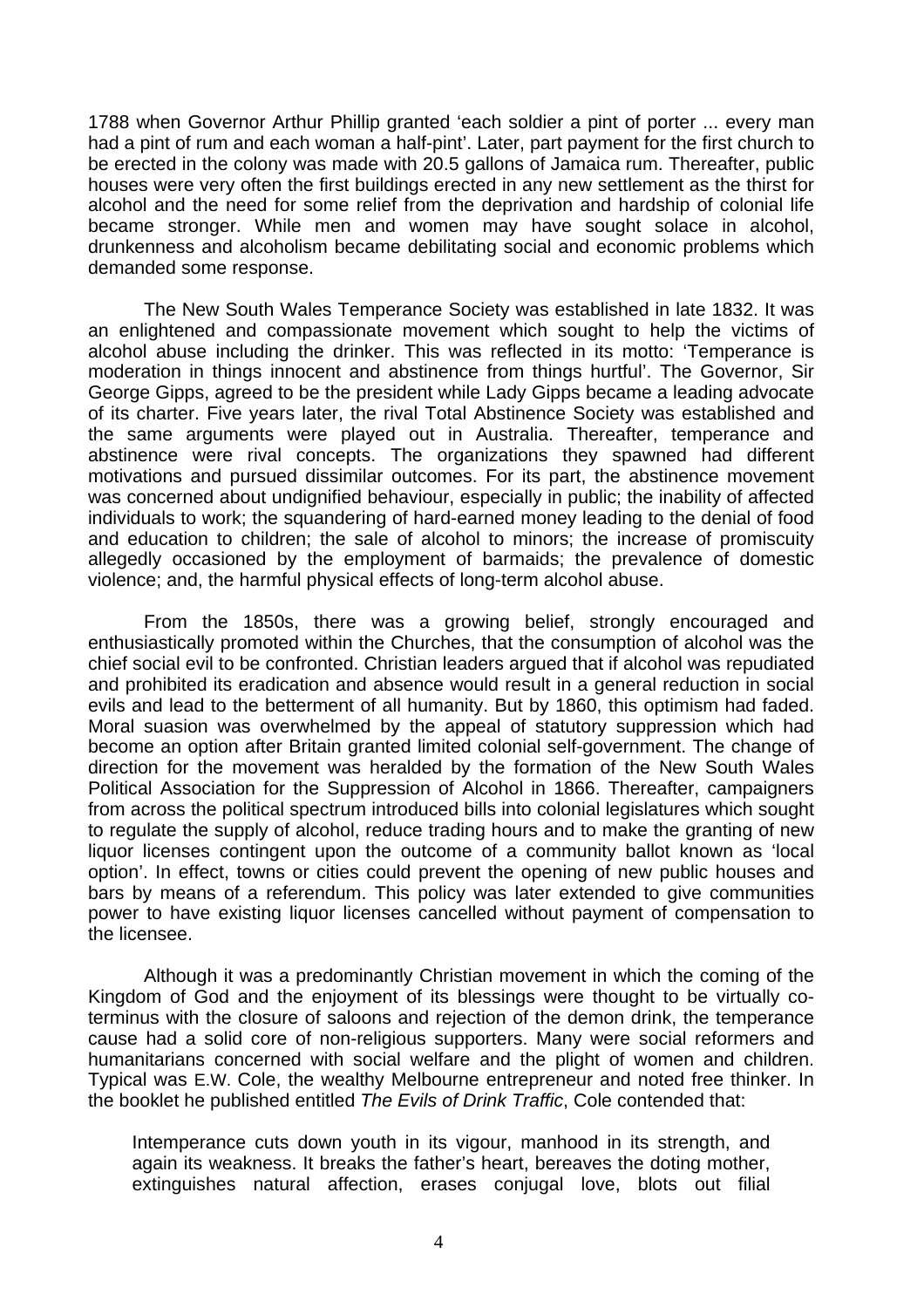attachment, blights parental hope and brings down mourning age in sorrow to the grave. It produces weakness not strength; sickness not health; death not life. It makes wives widows, children orphans, fathers fiends, and all of them paupers and beggars. It feeds rheumatism, nurses gout, welcomes epidemics, invites cholera, imports pestilence and embraces consumption.

The anti-alcohol movement gathered strength after two major conventions were held in 1880 and 1888. They were attended by a range of organisations—the Women's Christian Temperance Union, the Independent Order of Rechabites, the Sons of Temperance—names reflecting their diverse origins but all proclaiming their complete opposition to the consumption of any alcohol. As a demonstration of solidarity, they formed alliances in each Australian colony and planned common action notwithstanding the divide of sectarianism which probably separated those with religious affiliations on practically every other issue. Under an Alliance banner, the opponents of alcohol would stand outside pubs and bars at closing time, distributing tracts and encouraging drinkers to attend various Churches the following morning.

Campaigners for legislative suppression had their greatest success in the United States in what became known as the 'Prohibition Era' (1915-33). By way of illustration, prohibition triumphed in the state of Michigan not because its citizens were persuaded by temperance theology, according to Larry Engelmann in *The Lost War Against Liquor*, but because many moderate men

> voted dry in the expectation that the state would be a much better place to live in without saloons, breweries and distilleries. The leading scientists, medical authorities, athletes, law enforcement agencies, business and political leaders of the nation and the state had testified to the benefits of prohibition and so voters responded optimistically.

The Detroit *Saturday Night* interpreted the vote's meaning in a manner that practically emptied it of moral significance. The paper's editorialist remarked that the people had not voted against the consumption of alcohol but in favour of 'closing the saloon'. Nor had the people wanted to outlaw either the importation or the consumption of alcohol. They had voted simply against 'a way of distribution'. The newspaper went on to remark that 'there is a danger in Puritanism that refuses to recognise the limitation of law just as there is a danger in liberalism that knows no law'.

But after a decade of trying to implement and then enforce the policy, the results in Michigan and elsewhere did not support the continuation of prohibition. There was great debate about whether prohibition really had led to a decrease in crime and an increase in productivity. It appears that some improvement was made in both areas and that less alcohol was consumed. But more than half of the population was still drinking regularly and the lost tax revenue was considered insufficient to warrant the community disturbance caused by criminal resistance to the law. The sense of 'romance' which had come to be associated with alcohol consumption was another unintended consequence.

Local option was the nearest thing to prohibition experienced by Australians. But despite public campaigns, there was little evidence to suggest that attitudes to alcohol consumption itself had dramatically changed. Certainly, the Churches were unable to point to heightened piety as a result of Christian involvement in the temperance struggle. By the time of the Great Depression, it was apparent that a general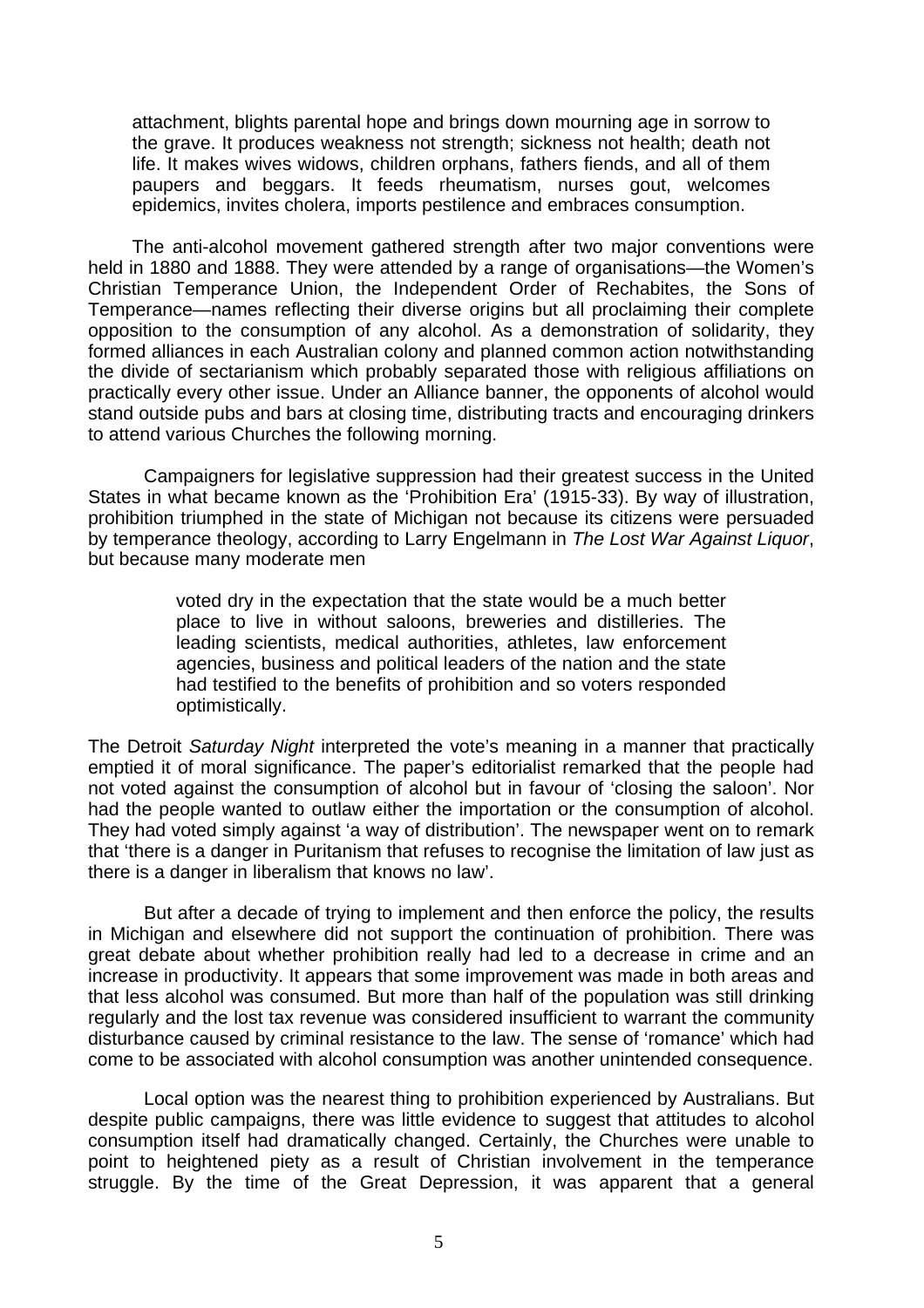liberalisation of attitudes and beliefs had begun. The inflexibility of the temperance movement and the exclusive promotion of abstinence prompted opposition not only from the liquor industry but from those who resisted what they suspected was the desire of the Churches to increase the control they exerted over the social habits of ordinary Australians.

After the Great Depression and in the wake of the disastrous American experience, the movement entered a period of slow decline. While some sections of the Church remained committed to the cause, attitudes continued to change as new challenges to religious beliefs and sensibilities emerged. There were other issues, such as the fear of Communist oppression and the scandal of sectarian strife, competing for attention. After 1945 when the world was affronted by evidence of state-sponsored mass murder and genocide in Germany, China and the Soviet Union, alcohol was no longer viewed as something requiring close attention or special legislation. However, it took many years for the regulatory environment achieved by the temperance movement to be dismantled. The liquor industry remained tightly controlled until the 1950s when politicians were assured that public thinking had altered decisively. The abolition of post-war rationing and the post-1955 economic boom made all kinds of alcoholic beverages affordable and desirable. They were also commodities from which substantial public revenues could be raised.

When licensing laws were reviewed in the 1960s, neither the temperance movement nor the Churches were given any special standing or their views any privileged status during public enquiries which recommended legislative reform. Most State governments in Australia rejected claims that altering trading hours or access to alcohol would lead to significant increases in drunkenness or crime. Indeed, there was a counter-claim that liberalising the laws—getting rid, for instance, of the 'six o'clock swill'—would encourage more civilised drinking habits. The swing away from trying to solve alcohol-related problems by extending state control on the availability of alcohol was accompanied by fresh emphasis on individual pathology and the part that it played in abuse. The problem was the undisciplined drinker rather than the demon drink.

Having declared the problem to be individual rather than collective, attitudes towards alcohol were deemed to be personal, and therefore, private. This definitional shift effectively removed questions relating to alcohol abuse from the public square. In any event, the Churches, which had been savaged for their lack of progressive thinking throughout the 1960s on matters of personal morality, were relieved to be freed of the expectation that they should comment on the availability and consumption of alcohol. The last time the nation's largest denomination, the Anglican Church of Australia, sought to offer guidance to its members on this subject was a small brochure that was published in the 1970s as part of a series entitled *Issues and Answers*.

The brochure began by outlining the social and economic cost of alcohol abuse and suggested that community double-standards were partly responsible for the extent of the problem. The paragraph headed 'A Christian Approach' sought to distance the Church from the legacy of the temperance movement.

It must be admitted that where in past generations Christian people have based their teetotalism on the Bible, it is generally recognised today that the Bible does not in fact substantiate prohibition. There is no point trying to make out a case one way or the other from the use in New Testament times of wine or grape juice.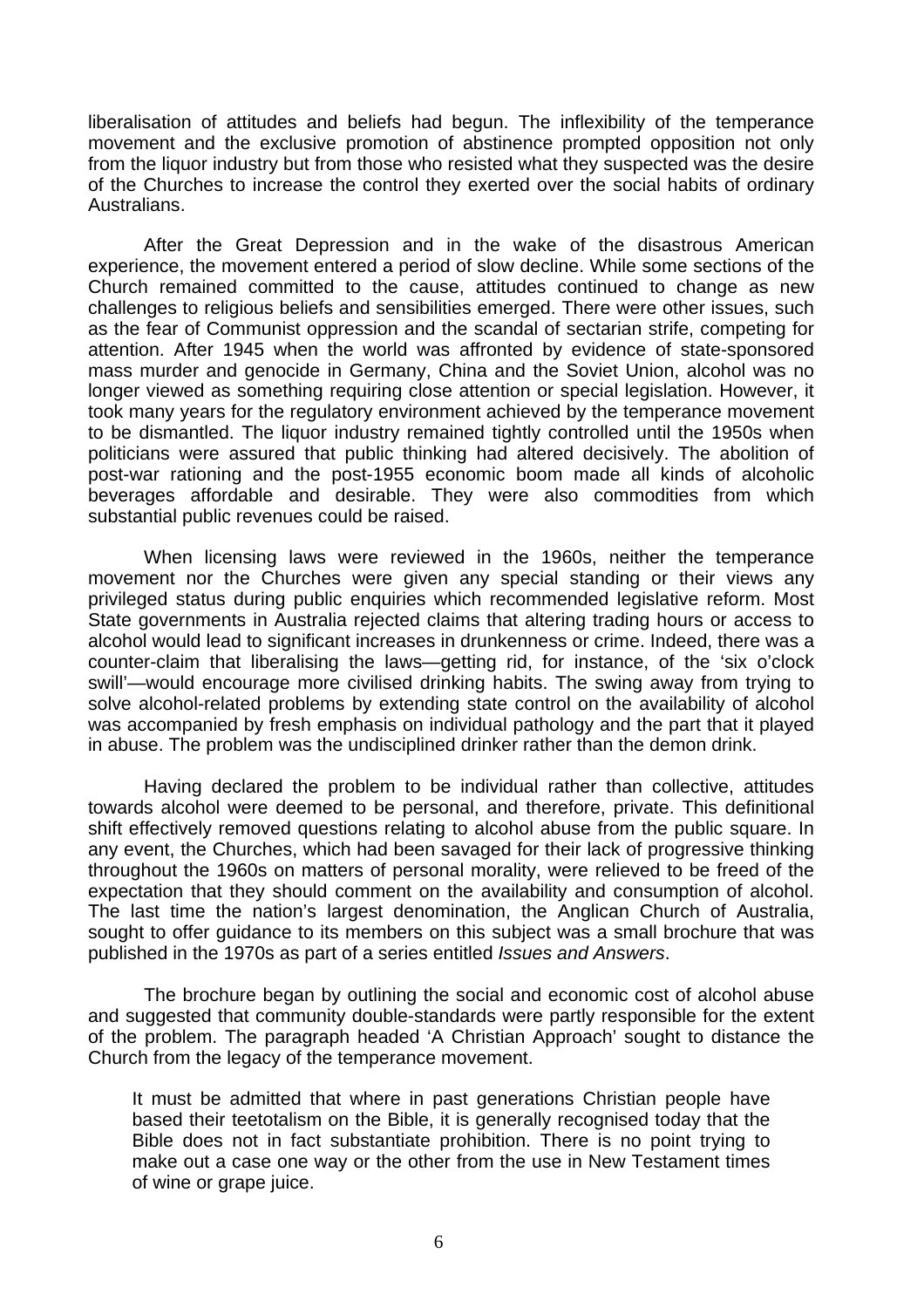The brochure's unnamed author felt that 'there has been a swing towards 'social drinking' on the ground of Christian liberty, allowing others to be free to make their own choice'. However, there was an abiding need for 'a sense of social responsibility in this matter'. The brochure pointed to some basic biblical principles governing alcohol consumption including the familiar observation that the human body is a 'temple of the Holy Spirit'; that Christians are to be concerned for the weaker neighbour; that alcohol has little to do with enjoying the joy and happiness promised by Christ; and, that Christian social concern ought to be provoked by the plight of those exploited by the alcohol industry.

> Finally and fundamentally, drinking is a moral issue. For the Christian, morality is living consistently with the conviction that Jesus Christ is the supreme reality of all existence. Christians, like their Master, are sensitive to those things which degrade human life, or hold it back from its highest potential. It is incompatible with Christian morality that men should be victimised by the excesses of anything as destructive as alcohol. Christians may disagree in good faith about the best way to solve the problems related to drinking, but all agree that whatever hurts God's creatures must be of concern to God's people.

The series might have been entitled *Issues and Answers* but this particular brochure offered little that resembled an answer. In effect, the Church had identified a moral issue but failed to say anything of substance beyond simply noting that it was complex and some conscientious response was required. Those seeking counsel were sent away empty. The Anglican Church was clearly bankrupt—and it remains so on this issue.

### *A Lamentable Silence*

Although the Australian Churches frequently have much to say about matters in which they possess no special knowledge or expertise, they have virtually nothing to contribute concerning a problem that cries out for spiritual insight and moral clarity.

I suspect this lame response to alcohol abuse is a continuing function of persistent unease about the objectives of the temperance movement and a lack of courage in the face of possible accusations of 'wowserism'. There is reason to lament the actions of temperance campaigners (and most were Christians) who went beyond trying to influence attitudes by education, encouragement and example, and resorted to authoritarianism in demanding restraint upon actions via compulsion, regulation and law. The movement's leaders had no faith in freedom, liberty or autonomy. Whereas the original motivation was dealing with the consequences of alcohol-related behaviour, the movement became transfixed with alcohol itself. Neither the quantity nor the quality was a factor in the leadership's thinking which was distracted from ends by means. But this legacy does not demand a vow of silence.

In the space of a few decades Christians went from hearing that there was nothing to commend alcohol to being told it was not really harmful. As a spiritual virtue and a religious ideal, temperance no longer seemed to matter. Consistent with the tenor of permissiveness, the Churches easily and readily embraced the popular call to 'moderation in all things' including alcohol. This approach offended no-one and challenged just as many. The promotion of moderation was widely interpreted as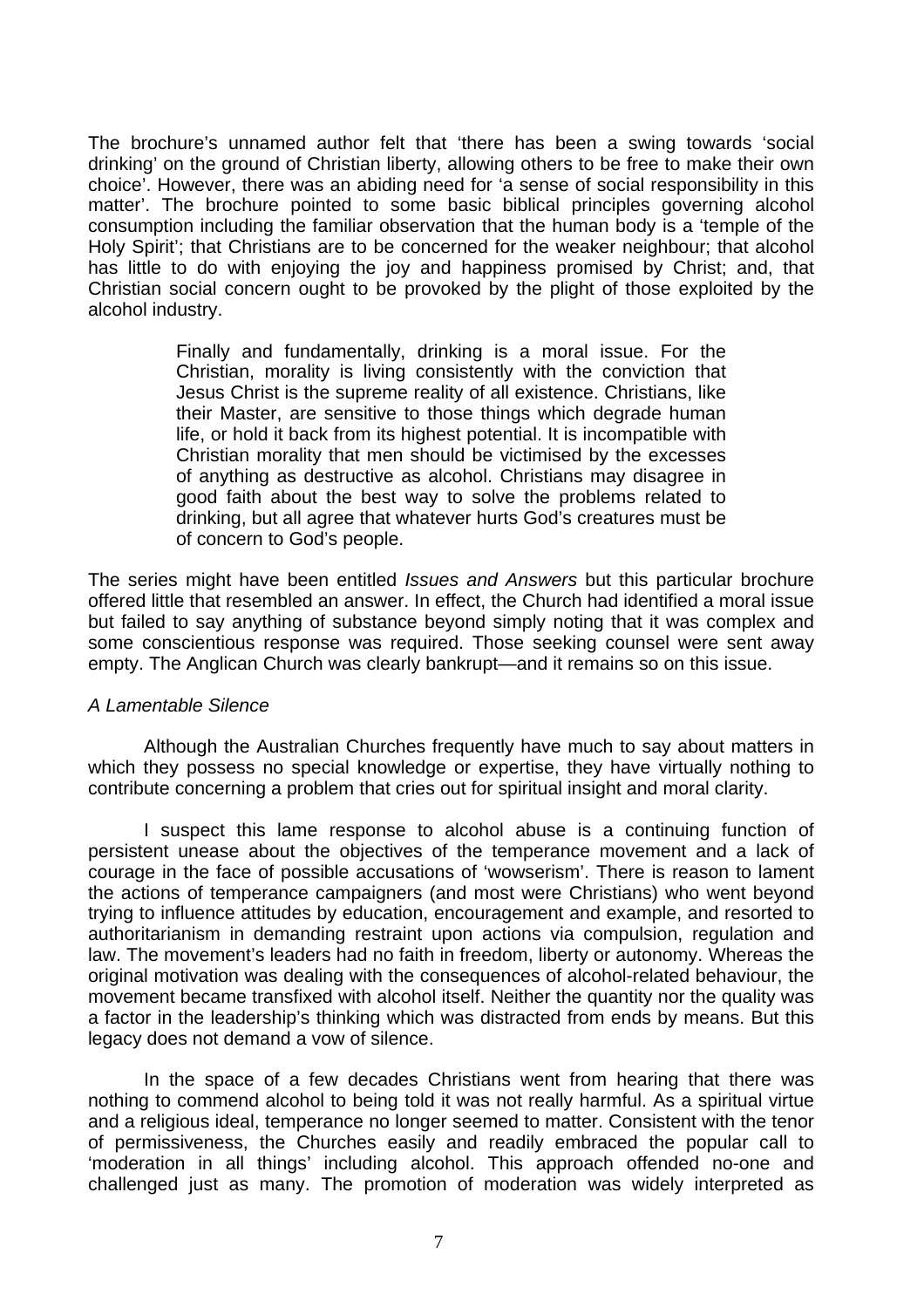condoning practically anything. For many Australians moderation was defined by the medical profession as being not more than three standard drinks a day with at least two alcohol free days each week. A lack of moral courage was coupled with a reticence among Church leaders to interfere with anyone's desire to do whatever they pleased irrespective of the cost for them, their families or the communities in which they lived. But neither alcohol abuse nor its enormous consequences went away. Moderation presupposed a maturity that many people did not possess. What, then, might the Churches now say and how might the alcohol abuse problem be addressed?

#### *More Temperate Temperance*

In my view, there is no Biblical basis for requiring abstinence or demanding prohibition. A knowledge of ancient agricultural practices and a careful examination of the relevant texts reveals that there were at least eight ways of preventing fermentation of grape juice although the product of each process is referred to in the Bible as 'wine'. Nine different Hebrew words in the Old Testament and four different Greek words in the New Testament are all translated into English as wine. The Greek word for wine is *oinos*; the Hebrew word is *yayin*. Both are generic terms that include both fermented and unfermented liquid.

*Yayin* is uniformly translated wine but refers to every stage in the maturation of the grape from its growth on the vine (Jeremiah 40:10, 12) to its fermentation for alcoholic beverages (Proverbs 23:31). Consequently, *yayin* is spoken of with both approval and disapproval and, therefore, cannot be used to establish a moral position with confidence.

The Hebrew word *tirosh* occurs on 37 occasions in the Old Testament and means fresh grape juice. Often listed with oil and corn as a three-fold physical blessing (such as in Deuteronomy 11:14), *tirosh* has been translated as wine although some leading authorities suggest it could also be translated as grapes, vine-fruit or must (meaning new or unfermented wine). Biblical references to it are descriptive rather than prescriptive.

The other commonly used Hebrew word was *shechar*. A word etymologically allied to 'sugar', *shechar* is commonly translated as 'strong drink' with its origins in such things as grain, fruit, honey and dates. The sense of this word is sweetness which forms the contrast apparent in Isaiah 24:9: 'strong drink will be bitter to them that drink it'. The prophet is here denouncing the consumption of *shechar*. In all but three instances, 'strong drink' is mentioned with either a warning or a condemnation. Where *shechar* is regarded slightly differently—Numbers 28:7, Deuteronomy 24:26 and Proverbs 31:6 there is nothing in the choice of words that resembles a sanction for its consumption in normal circumstances. To counter the argument that the writer's concern here is with abuse rather than use, there is nothing in this cluster of texts permitting even moderate consumption of *shechar*. The question of quantity does not arise. Both Hebrew words are used in the first verse of Proverbs 20: 'Wine (*yayin*) is a mocker, strong drink (*shechar*) a brawler, and whoever is intoxicated by it is not wise'. The remaining six Hebrew words are used in contexts which contribute little or nothing to the question of moderation versus abstinence.

The first two words translated as 'wine' from the original Greek texts into English appear in Luke 1:15. They can also be translated 'strong drink'. In Matthew 27:48 (and parallel passages in the other Gospels) the word 'vinegar' would be an equally accurate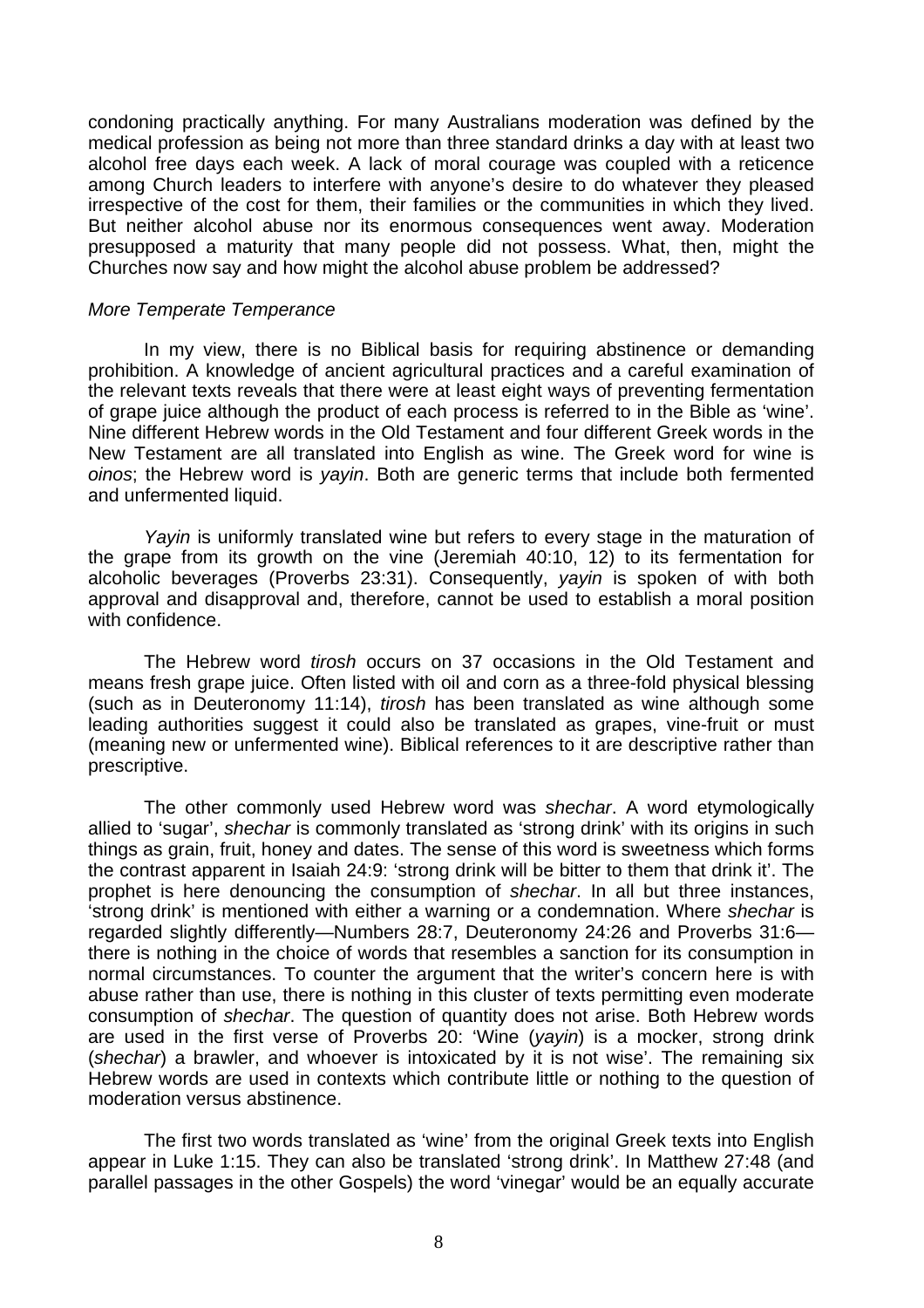translation of the Greek word for the liquid offered to Christ as he was dying on the cross. The third Greek word translated wine is found in Acts 2:13—the day of Pentecost. The disciples underwent an ecstatic experience which was associated with an outpouring of the Holy Spirit on the infant Church. Some bystanders accused the disciples of being full of sweet wine called *gleukos*; a beverage originally produced by the Greeks. The disciples deny the charge claiming that it was too early in the day for them to be intoxicated. Despite some attempts, it cannot reasonably be claimed from this text that the disciples' custom was to drink later in the day or that they ever consumed *gleukos*. Therefore, nothing of moral significance can be inferred from this passage.

The most disputed translation is the fourth word, *oinos*, which occurs 32 times in the New Testament. It is very similar to the Hebrew *yayin* with which it bears an etymological connection. The beverages covered by this generic clearly include fermented and unfermented wine. However, difficulties for the abstinence case arise in relation to 1 Corinthians 11:21 in which some of the Christians at Corinth are chastened for 'being drunk' at the Lord's Supper or the general exhortation in Ephesians 5:18 against 'becoming drunk with wine'. The force of the usage would seem to be a warning against excess rather than the promotion of moderation. The word drunk is better understood when used in contexts such as Ephesians 5 as 'surfeited', meaning a habit of over-indulgence or of gluttony.

In sum, the Biblical texts do not require abstinence or demand prohibition. But surely the Church can find something positive to say from its sacred documents? It is always difficult to develop a comprehensive position on the basis of isolated and unrelated Biblical texts. A better starting point is the doctrine of creation because it leads to a holistic view of the person. Christians hold that human beings are fashioned by God and bear the divine imprint. Their dignity arises from their origins in the outworking of divine love and in offering a unique insight into the divine character. The possession of reason distinguishes the human species from every other category of living thing and is integral to human identity and destiny. Anything that damages the body, mind or spirit disfigures the divine image and obscures the divine purpose. Anything that distorts self-control reduces the individual's capacity to respond to divine love while anything that diminishes the exercise of reason is an affront to human dignity. Severe intoxication—drunkenness—harms the individual, affects their behavior and destroys community. These things ought to be avoided out of respect for God, regard for oneself and because one is responsible to others. While preventing alcohol abuse is the end to be pursued, the means involve developing a capacity for self-control.

Ascetism—understood as training the physical body to be less demanding because its urges of all those experienced are the ones most easily satisfied—is the truest expression of temperance. Brooke Foss Westcott, Bishop of Durham from 1890- 1901, has this in mind when he referred to temperance as:

sovereign self-mastery ... whereby the mysterious will of man holds in harmonious subjection the desires and passions and faculties of his nature so that no instinct is undisciplined, no passion is unrestrained, no faculty is unexercised ... Where self control is perfect, no impulse, however assertive, no feeling, however strong, no endowment, however conspicuous, finds play without the sanction of that central ruling power, throned in the soul, which represents the true self.